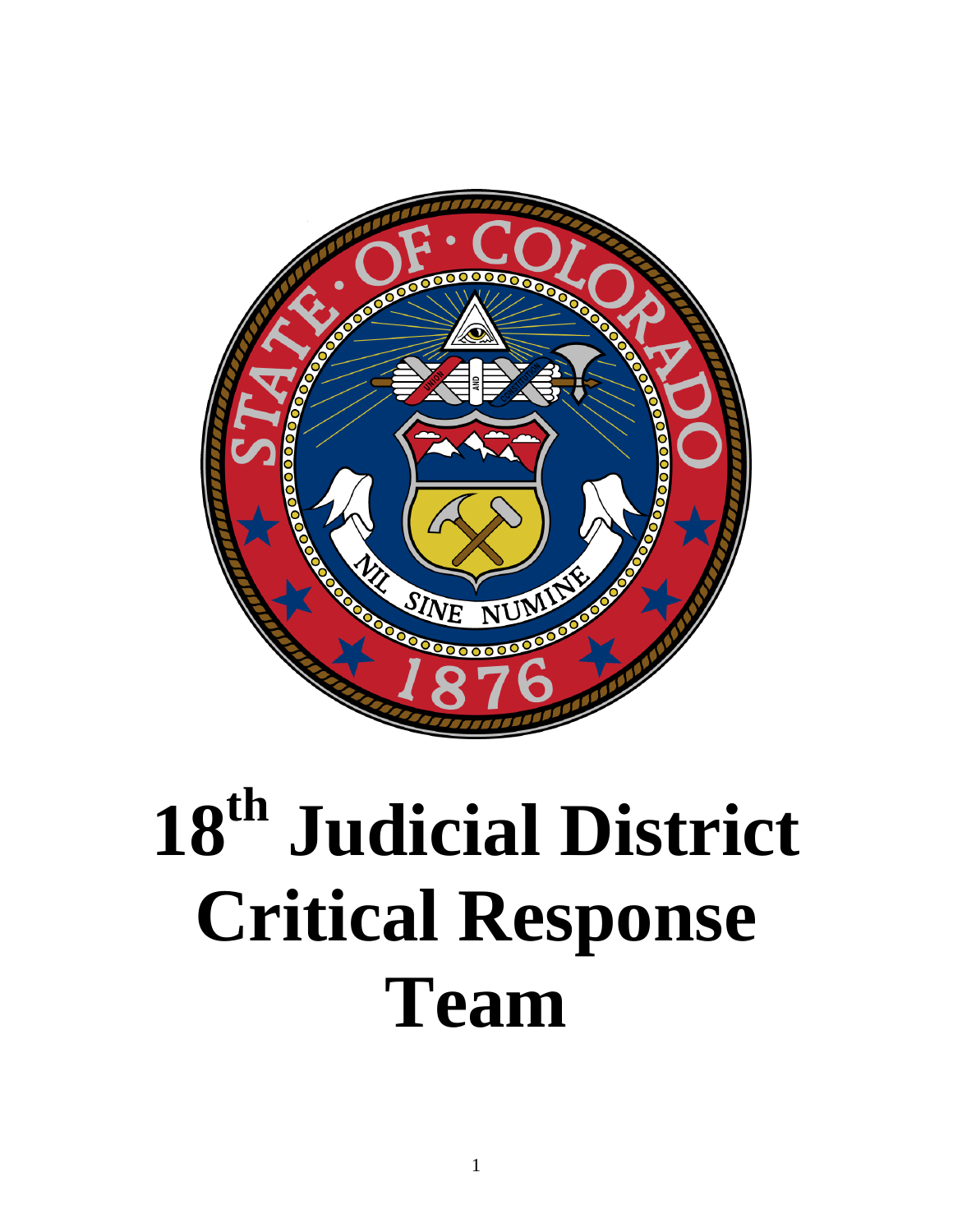# PROTOCOL

*The Critical Response Protocol is the product of the cooperative efforts of the members of the 18th Judicial District Critical Response Team and is the result of the team's experience and training.*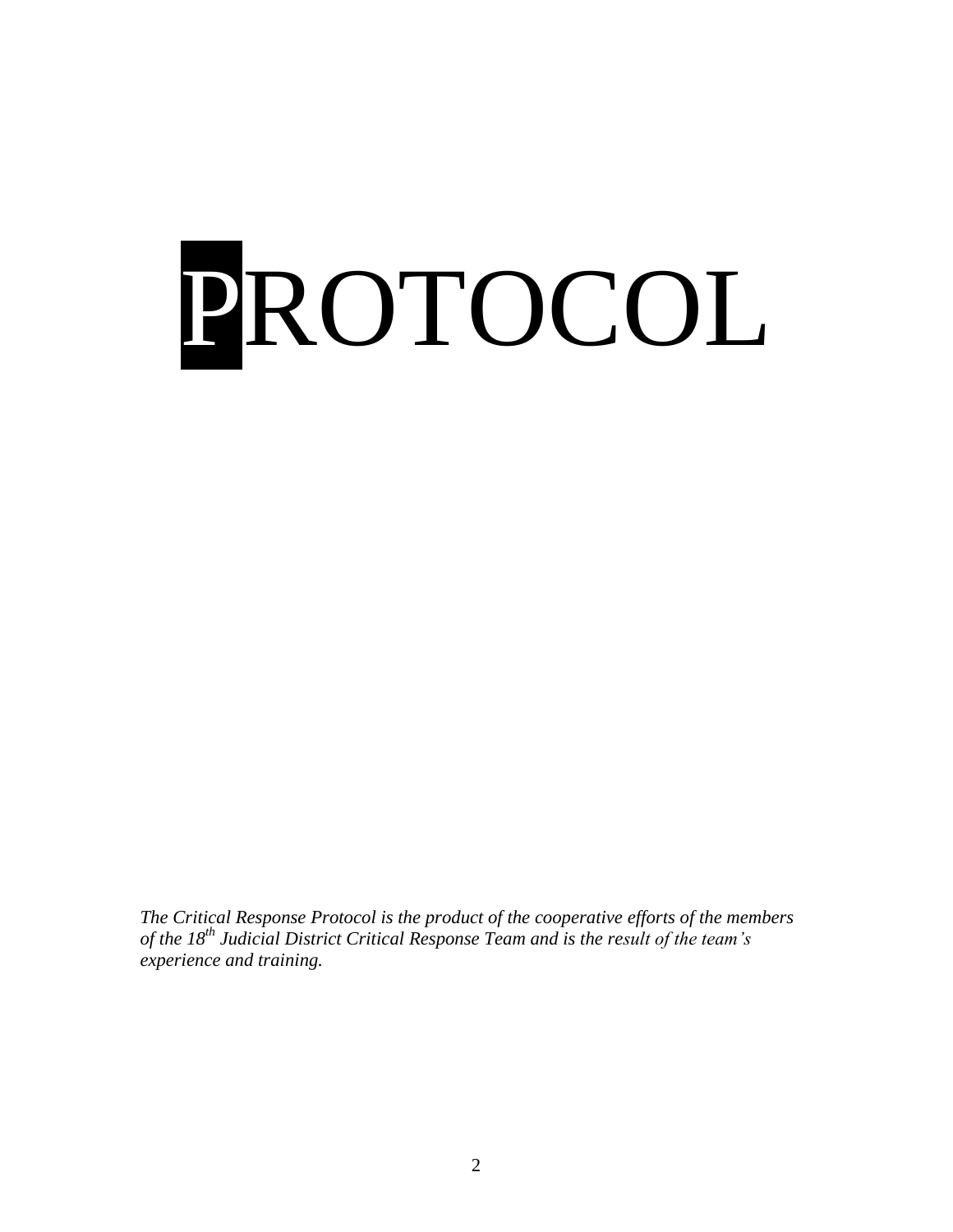# Table of Contents...

# **I. PART ONE**

| $1 - 1$ |                                                                |
|---------|----------------------------------------------------------------|
| $1 - 2$ |                                                                |
| $1 - 3$ |                                                                |
| $1 - 4$ | <b>TEAM NOTIFICATION &amp; TEAM MEMBER RESPONSE--------5-6</b> |
| $1 - 5$ |                                                                |

# **II. PART TWO**

| $2 - 1$  | <b>INVESTIGATIVE AGENCIES, FORMATS, AND</b>                        |  |
|----------|--------------------------------------------------------------------|--|
| $2 - 2$  |                                                                    |  |
| $2 - 3$  |                                                                    |  |
| $2 - 4$  |                                                                    |  |
| $2 - 5$  |                                                                    |  |
| $2 - 6$  | EQUIPMENT/TESTS/PERSONNEL COSTS----------------------------12      |  |
| $2 - 7$  |                                                                    |  |
| $2 - 8$  |                                                                    |  |
| $2 - 9$  |                                                                    |  |
| $2 - 10$ | ACCESS TO REPORTS AND EVIDENCE----------------------------------13 |  |
| $2 - 11$ |                                                                    |  |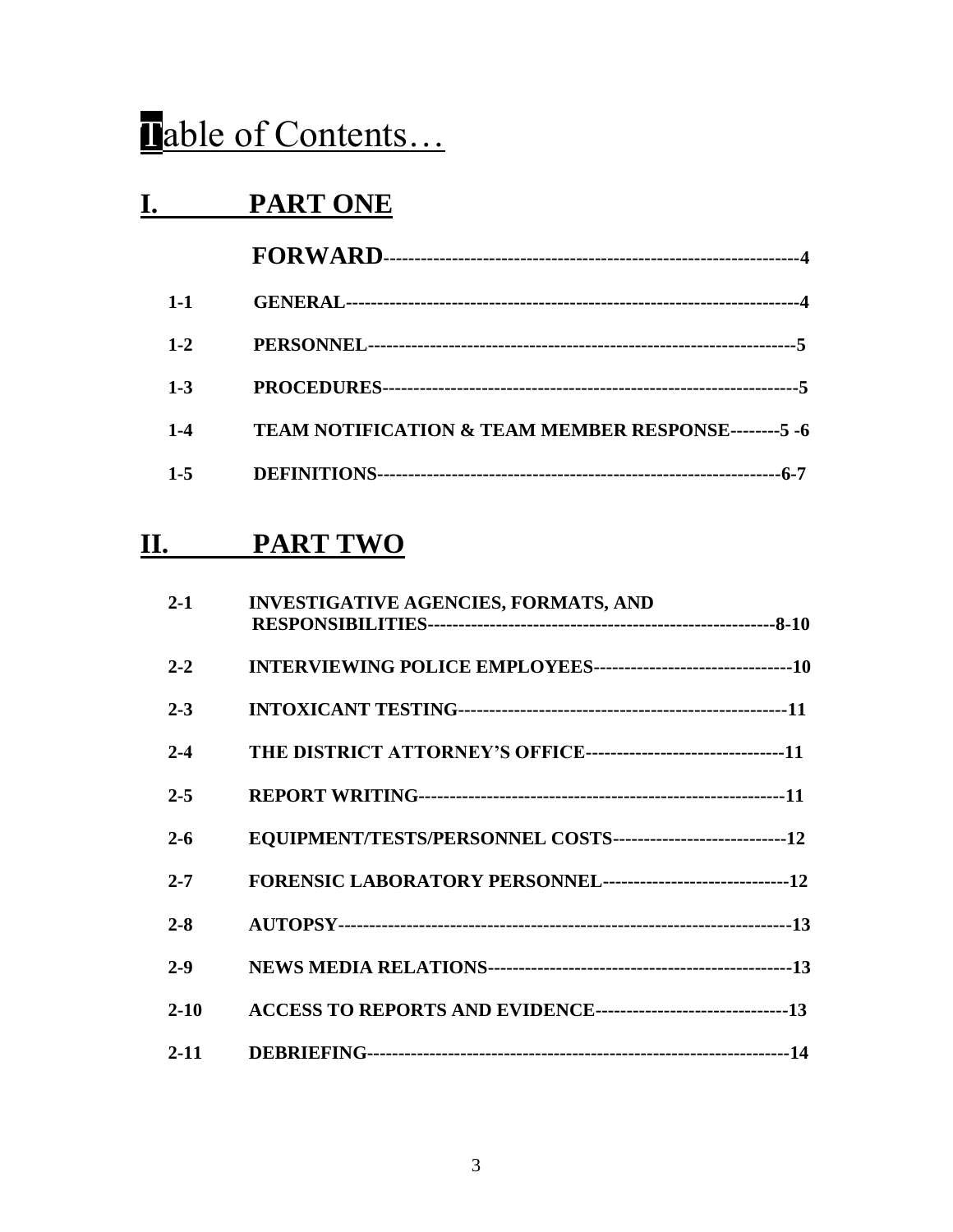# **FORWARD\_\_\_\_\_\_\_\_\_\_\_\_\_\_\_\_\_\_\_\_\_**

This protocol was designed and implemented to assist the law enforcement agencies of the  $18<sup>th</sup>$  Judicial District. Investigations of officer-involved fatal or near fatal incidents present a unique set of circumstances, which make them more complex than routine investigations. It is the intention of this protocol to make these difficult investigations less traumatic for all member agencies. The pooling of resources involved with this protocol will hopefully make manpower intensive situations less draining for each individual agency. The talent and experience of all those involved will serve to make a complete and thorough investigation in the least amount of time, to the benefit of all members.

This protocol should be considered a guideline. Where investigative techniques are described, they are intended to be used as an aid, to add consistency to our investigations. It is not the intent of the members of this protocol to mandate any action that would be contrary to any policy or procedure of any member agency.

When activated, the Critical Response Team (CRT) will respond, investigate, and present the facts, in the most expeditious manner possible. It is trusted this unit will be viewed by both the member agencies and the public as a highly professional, unbiased, fact finding team, working together to resolve difficult situations.

# **PART ONE:**

# 1-1. **GENERAL**

- A. It is the consensus of the Eighteenth Judicial District law enforcement agencies that a team of investigators, made up of personnel from the participating law enforcement agencies, the District Attorney's Office and the Coroner's Offices within the Eighteenth Judicial District, be formed to assist in the investigation of incidents where any peace officer within said district uses, or may have used, or is the subject of the use of deadly physical force; or where there is a substantial risk of death.
- B. The goal is to conduct a complete and thorough investigation to determine if a violation of criminal statutes for the State of Colorado was committed by the police agency employee during the incident.
- C. Such a team will be able to provide for thorough and impartial investigation of such incidents without causing a serious drain on any one department's resources.
- D. The Eighteenth Judicial District Critical Response Team (CRT), hereafter referred to as "The Team", will be available to any participating agency investigating incidents where any peace officer within said district uses, or is the subject of the use of deadly physical force; or where there is a substantial risk of death.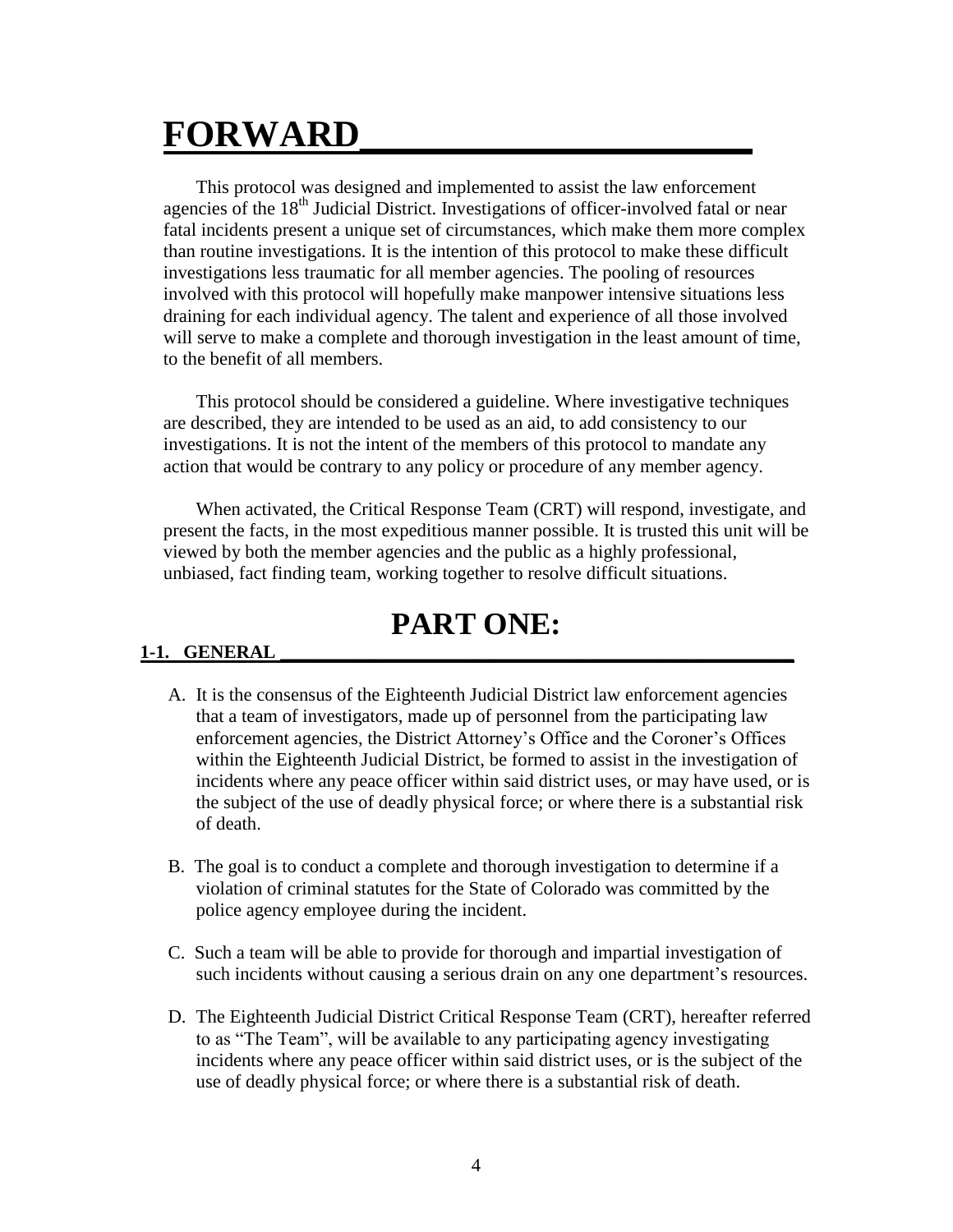## **1-2. PERSONNEL\_\_\_\_\_\_\_\_\_\_\_\_\_\_\_\_\_\_\_\_\_\_\_\_\_\_\_\_\_\_\_\_\_\_\_\_\_\_\_\_\_\_\_\_\_\_\_\_\_\_\_\_\_\_\_**

A. The Team shall consist of peace officers and ancillary personnel designated by the Chief Executive Officer (CEO) of each participating agency within the Eighteenth Judicial District.

## 1-3. **PROCEDURES**

- A. The Team is available to all participating law enforcement agencies within the Eighteenth Judicial District.
- B. The Team will be activated only upon the request of the CEO, or the CEO's designee, having the investigative jurisdiction over the incident.
- C. The Team will investigate and present fact-finding reports to the requesting jurisdiction and the District Attorney's Office. This will be the sole responsibility of The Team unless otherwise directed by the requesting agency CEO or the CEO's designee.
- D. All existing procedures, regarding notification of the District Attorney's Office following a law enforcement officer's use of deadly physical force, shall apply and be followed precisely, as well as the notification of the appropriate Coroner's Office.

# **1-4. TEAM NOTIFICATION\_& TEAM MEMBER RESPONSE**

- A. Requests for The Team's assistance shall be made by the CEO or the designee from the agency having jurisdiction over the investigation as soon as possible, but no later than two (2) hours after the actual time of the incident.
- B. All requests for assistance shall be made to the team coordinator, or if unavailable, the alternate team coordinator, who will then serve as The Team coordinator for the incident.
- C. The coordinator will assess the details of the incident and decide what personnel and equipment shall be needed for the investigation.
- D. Each agency employing CRT investigators maintains their own internal call-out procedures, on-call schedules, and agency staffing needs and requirements. Consequently, mustering a full staff of CRT investigators from the respective agencies can pose complications when the use of the Team is invoked. In an effort to maximize call-out effectiveness, the coordinator will cause a notification to go out to ALL members of the CRT, regardless of their duty status within their own employing department. Each notified CRT investigator will then need to assess, in conjunction with their departmental requirements and supervisor's directive, whether or not they will be able to muster with the Team for that incident.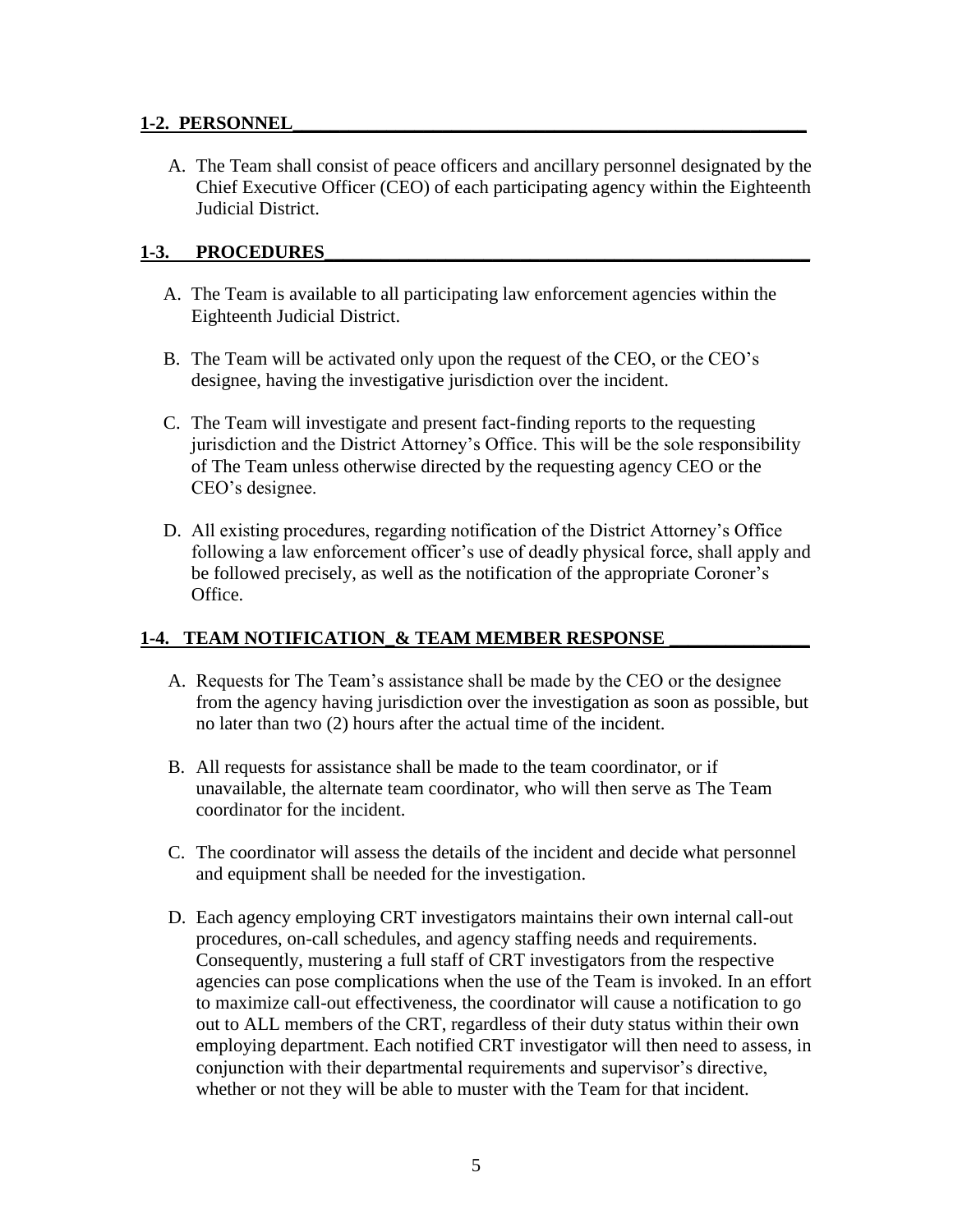E. When the CRT is requested to respond to an incident, the team coordinator will call 303-663-7717, press \*, enter ID (7717), and the password (7717). The coordinator will follow the phone line menu to set a greeting to record the basic details of the call-out, as well as the location where the CRT members should gather for their initial briefing.

When CRT members receive the notification, they will each be responsible for calling the response number (303-663-7717), and leaving a message as to whether or not they are responding. The coordinator can then check the received messages to determine which personnel will be responding.

# **1-5. DEFINITIONS\_\_\_\_\_\_\_\_\_\_\_\_\_\_\_\_\_\_\_\_\_\_\_\_\_\_\_\_\_\_\_\_\_\_\_\_\_\_\_\_\_\_\_\_\_\_\_\_\_**

# A. "Officer-Involved Fatal Incidents and non fatal Incidents"

An event occurring in the venue of participating agencies involving two or more people, in which a police agency employee is involved as an actor, victim or custodial officer, where a fatal injury or an injury where a substantial risk of death occurs. Such "Incidents" include but are not limited to the following:

- 1. Intentional and accidental shootings, including police tactical incidents involving specialized response teams.
- 2. Intentional and accidental use of any other dangerous or deadly weapon.
- 3. Assaults resulting in death or a substantial risk of death upon police officers, assaults on other police employees who are on duty or are acting for a law enforcement purpose.
- 4. Attempts by police employees to make arrests or to otherwise gain physical control for a law enforcement purpose.
- 5. Any fatal injury occurring in police custody.
- 6. Any fatal injury to a person who is a passenger of a police officer (such as ride-alongs, emergency transports, etc.).
- 7. Vehicular collisions:
	- a. including any vehicle fatality which occurs during police pursuits wherein the suspect vehicle collides with another vehicle, a pedestrian, or an object, and causes death or substantial risk of death.

# B. "Police Employee"

This protocol applies to employees and to certain other people affiliated with the law enforcement agencies which are members of this protocol agreement, as follows: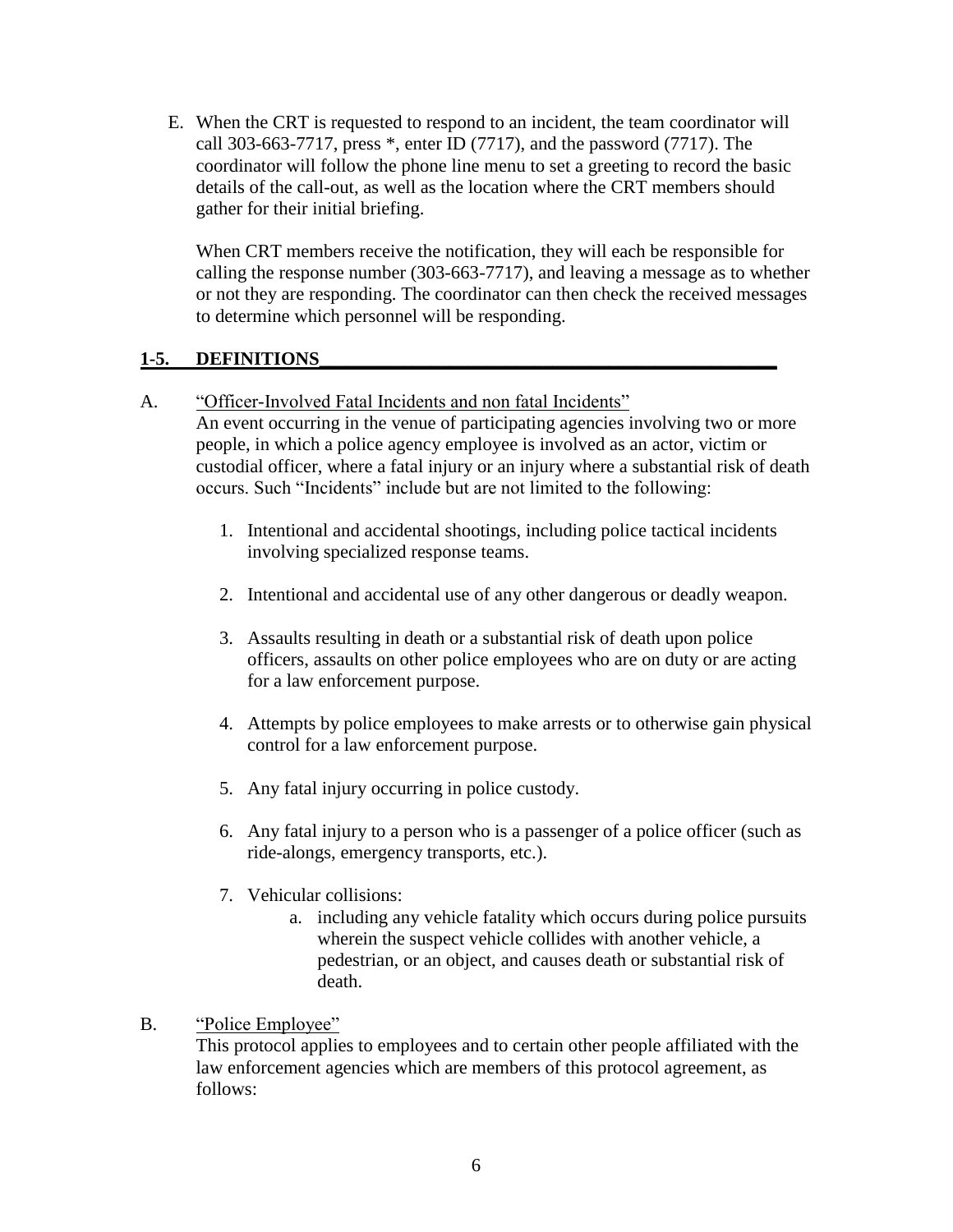- 1. Full-time and part-time members, whether on-duty or off-duty, engaged in a police function (i.e. part time job) who become involved in a crime in progress and acting for law enforcement or a private purpose at the time of the incident.
- 2. Volunteer police officers or deputy sheriffs who are on-duty or who are acting on behalf of a law enforcement agency at the time of the incident.
- 3. Temporary employees and volunteers whether paid or unpaid, who are onduty in a law enforcement capacity for a member agency.
- C. "Proximate Cause"

A cause that, in a natural and continuous sequence, produces a fatal injury or an injury that constitutes a substantial risk of death, without which cause the injury would not have occurred. Reasonable foreseeability of the fatal injury is not a factor relevant to this definition.

- D. "Fatal Injury" Death
- E. "Deadly Physical Force" Deadly physical force means force, the intended, natural, and probable consequences of which is to produce death, and which does in fact, produce death.
- F. "Serious Bodily Injury" An injury that poses substantial risk of death.
- G. "Venue Agency" Any law enforcement agency or special district employing law enforcement personnel within the geographical jurisdiction of the Eighteenth Judicial District.
- H. "Employer Agency" The agency that employs the involved police employee.
- I. "Criminal Investigators" Those investigators assigned by the Venue Agency (cies), the Employer Agency (cies), the Colorado State Patrol (when applicable) and the District Attorney's Office to conduct the criminal investigation of the incident.
- J. "Administrative Investigators" Those investigators assigned by the Employer Agency to conduct the Administrative Investigation of the incident.
- K. "Member Agencies" The law enforcement agencies that are members of this agreement.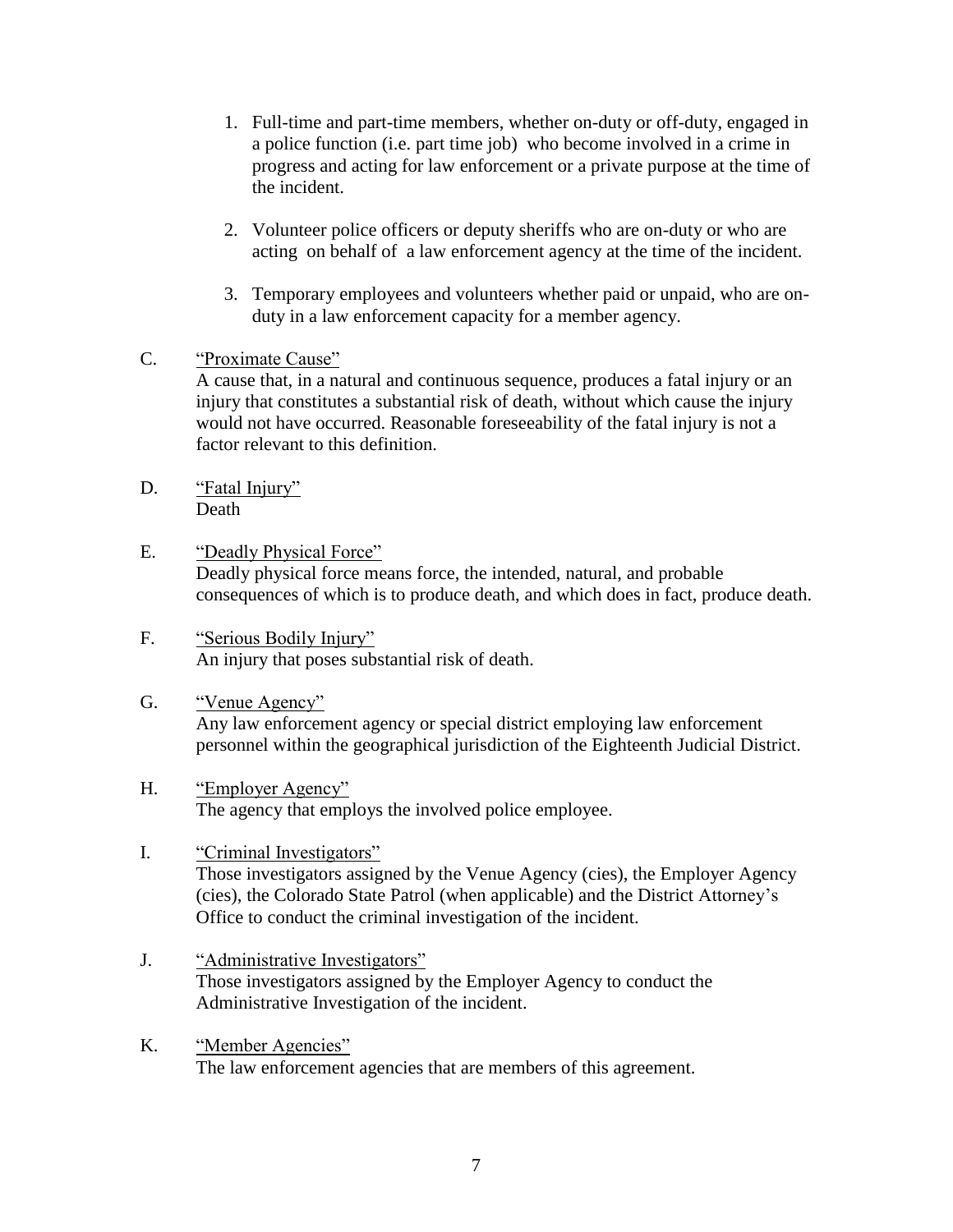# **PART TWO:**

# **2-1. INVESTIGATIVE AGENCIES, FORMATS AND RESPONSIBILITIES:\_\_\_**

- A. To properly recognize and accommodate the various interests and the various rules of law which may be involved in any incident, investigations of these matters must be performed under two separate investigative formats: (1) the Criminal Investigation; and the (2) Administrative Investigation.
- B. The Criminal Investigation:

1. The criminal investigation has priority over the administrative investigation and it begins immediately after an incident has occurred.

2. It is performed by the team made up of criminal investigators from other Venue Agencies, the Employer Agency (where appropriate), the Colorado State Patrol (when applicable), and the District Attorney's Office formed into a Task Force for each incident. The lead investigator will be assigned from an agency other than the Employer Agency by the team coordinator. An Employer Agency investigator may assist in all other functions.

a. Any irreconcilable investigative issues that occur during an investigation shall be decided by the team coordinator and lead investigator.

3. If it is determined that the police employee violated criminal law then the lead investigator for the CRT will be responsible for presenting a criminal filing to the District Attorney's office. However, in the event that it is determined that any subject other than the police employee committed a criminal violation, then the Venue Agency / Employee Agency will be responsible for preparing and filing any criminal charges with the District Attorney's office. The investigative materials, reports, and evidence collected during the CRT investigation will be turned over to the criminal investigators from the Venue / Employing agency so that they may prepare the necessary criminal filings.

4. The investigation is required to follow the rules of law which apply to all criminal proceedings including constitutional, statutory and case law requirements.

5. The investigation is performed in a manner that is indicative of a thorough, fair, complete and professional investigation, which is free of conflicts of interest.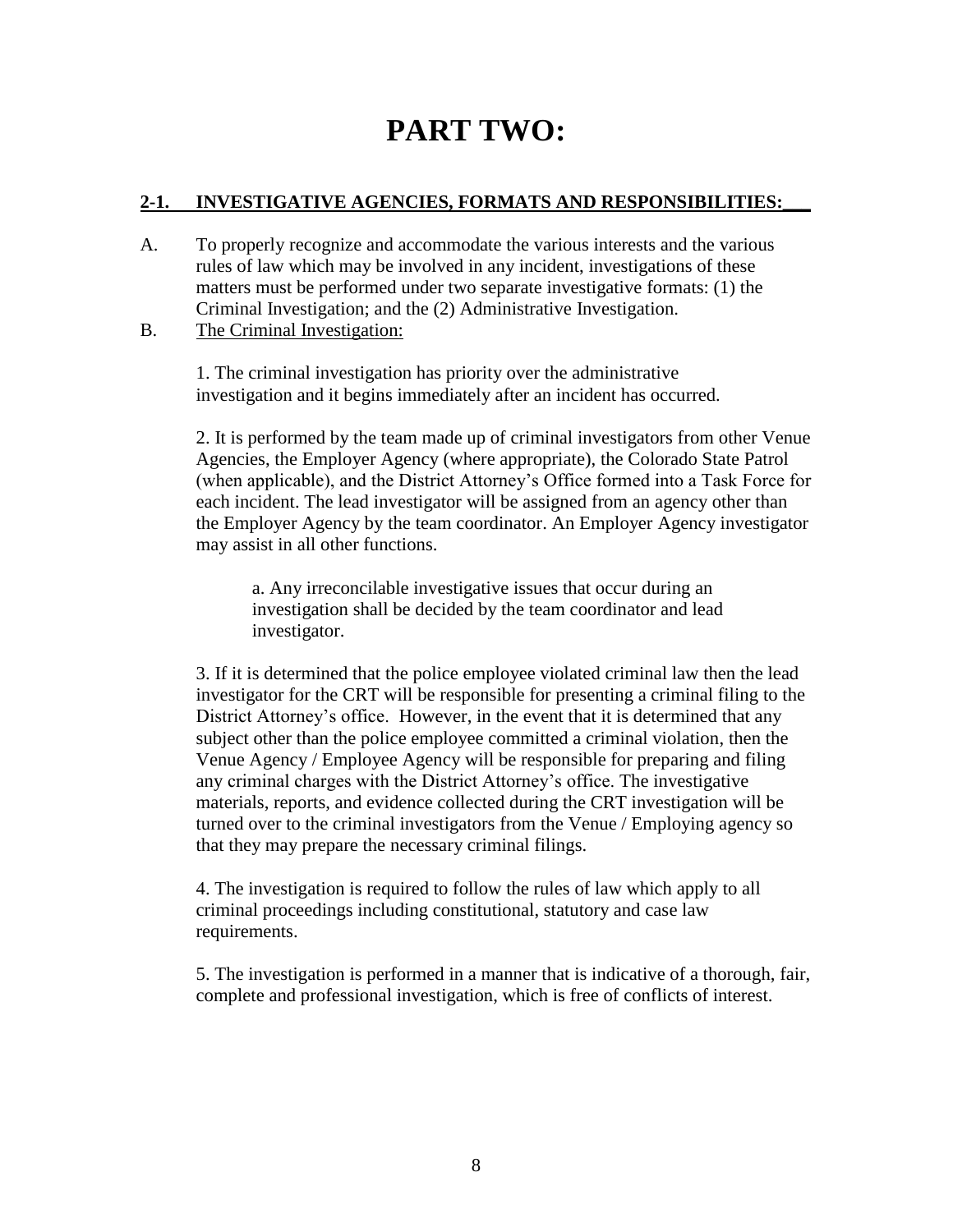6. Venue Determination:

a. When an incident occurs in two or more jurisdictions, each of those is a Venue Agency.

b. When an incident occurs on the boundary of two jurisdictions, or at a location where the relevant boundary is not readily ascertainable or is in dispute the Venue Agency (ies) shall be:

1. The Employer Agency if the Actor is employed by either boundary agency.

2. Both boundary agencies if both employ involved officers.

3. The agency which has the greater interest in the case by virtue of having the predominate police involvement in the incident or by virtue of having had the majority of acts leading up to the fatality occurring within its jurisdiction.

7. Vehicle collision Incidents:

a. Accidental collision fatalities shall be investigated by the CRT criminal investigators, joined by accident investigation specialists from the Colorado State Patrol or from another member agency. The accident investigation specialists have primary responsibility for documentation, collection and preservation of physical evidence. On-scene collaboration with the crime laboratory personnel is encouraged.

b. If the fatality results from a collision that was not accidental, OR if the vehicle movement was merely incidental to a fatality which was caused by non-vehicular means, the accident investigation specialists may be used by the CRT for that phase of the investigation, but their role will be limited to investigation of physical movement of the vehicle(s) and to collision reconstruction.

8. Scene security:

Each agency has initial responsibility for immediately securing crime scene(s) within its jurisdiction. This responsibility includes preservation of the integrity of the scene(s) and its/their contents, access control, and the identification and sequestration of witnesses. Responsibility may be changed by mutual agreement as the investigation progresses.

9. The documentation of the scene(s), forensic analysis, and evidence collection associated with the CRT response will typically be performed by forensic laboratory personnel employed by an entity other than the venue agency.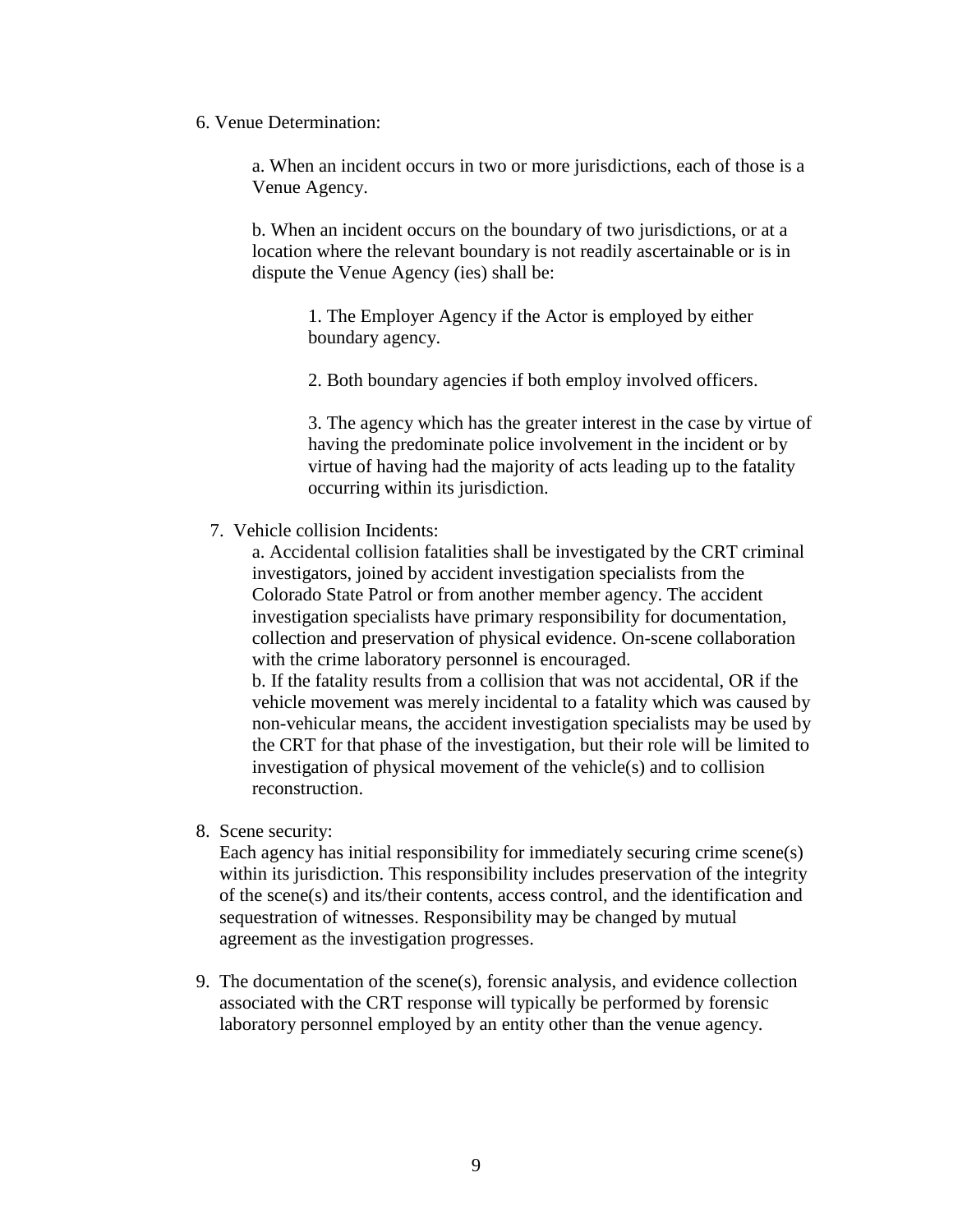Pending arrival of laboratory personnel, crime scene security will be handled by responding officers. In the event an employee of a laboratory is involved in an incident, that laboratory will not take the primary role in the investigation of the incident. The Venue or Employer Agency(ies) may be requested by the laboratory to furnish officers to assist with evidence and scene documentation, collection, and preservation. Officers so involved will work under the direction of the criminalists. Laboratory opinions and analysis will be obtained from a laboratory designated by the CRT, usually the Colorado Bureau of Investigation. Prior to final relinquishment of the scene, the CRT investigators and the criminalists (and Colorado State Patrol investigators when applicable) will provide the Administrative Investigators an opportunity to assess the need for further evidence processing.

### 2-2. **INTERVIEWING POLICE EMPLOYEES:**

- A. It is the intent of the CRT to only conduct criminal investigations and not become involved in administrative review of officer-involved fatalities. It should be made particularly clear to involved officers that "Garrity" advisements do not apply.
- B. Interviews should be conducted in a sterile setting, void of interruptions or any audio contamination. Video equipped interview / interrogation rooms offer the most viable setting for the interview. Interviews should be video taped with an audiotape back up whenever possible. Interviews of incident participants and primary witnesses must be audio taped (minimally).
- C. The administrative review team will be provided with copies of all tapes of interviews. At the conclusion of the criminal interview, the administrative team can conduct their own separate (private) interview.
- D. The involved officer is to be informed that the interview is non-custodial and that all his statements are voluntary. Should there be evidence that there was any criminal intent on the officer's part, either before the interview or during the interview, the officer will be advised under Miranda. Should the officer invoke, the interview will conclude and the administrative review team can proceed under advisement of Garrity. Any incriminating information obtained by the administrative review shall not be disclosed to any member of the Critical Response Team.
- E. Research has shown that these types of incidents can be extremely stressful for police employees and can result in inaccurate information being obtained during the interview of the involved officer if this interview is conducted too soon after the event has occurred. The Team coordinator will work with all parties involved to determine when will be the best time to interview the involved officer(s) with the understanding this may not occur for one or more days after the incident, depending on the circumstances.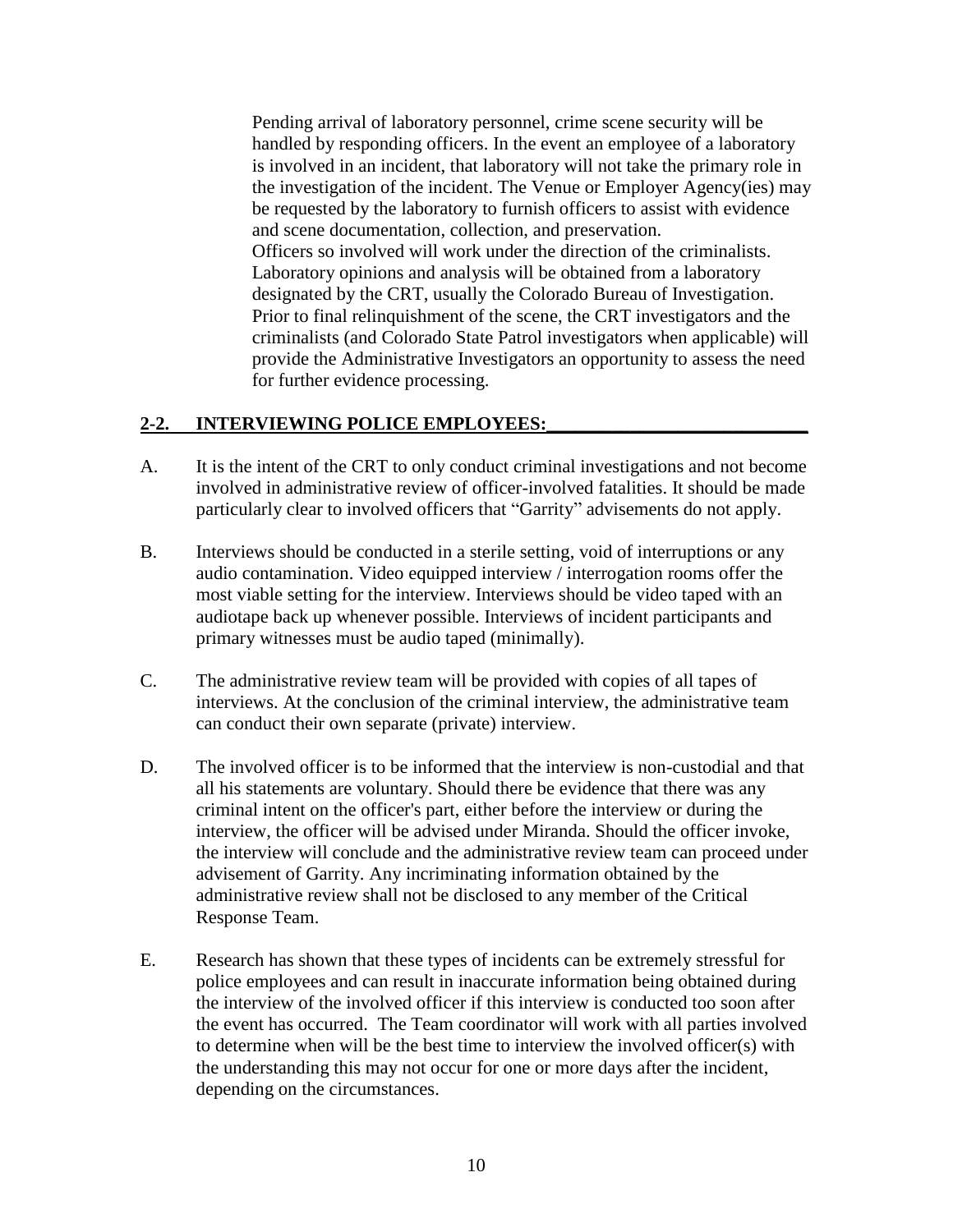## **2-3. INTOXICANT TESTING\_\_\_\_\_\_\_\_\_\_\_\_\_\_\_\_\_\_\_\_\_\_\_\_\_\_\_\_\_\_\_\_\_\_\_\_\_\_\_\_\_\_\_**

- A. Criminal Investigation If any involved officer(s) will not consent to a blood test, and sobriety evaluation is pertinent to the investigation of a crime under the C.R.S., the officer may be compelled to submit to a test under those provisions established by law.
- B. Administrative Investigation The administrative or command personnel employing the involved officer(s) will be given the opportunity to compel the officer(s) to submit to intoxicant testing under their respective departmental guidelines. If results are obtained under the administrative employment relationship, the results will not be made available to the CRT investigators.

### 2-4. THE DISTRICT ATTORNEY'S OFFICE:

- A. Attorneys from the District Attorney's Office have the following roles in incident investigations:
	- 1. Assist and advise the CRT on various criminal law issues which may arise, such as Miranda, voluntariness, search and seizure, probable cause to arrest, detentions and releases, elements of crimes, immunity, legal defenses.
	- 2. Upon completion of the Criminal Investigation, to analyze the facts of the incident as well as the relevant law to determine if criminal laws were broken. If so, prosecute as necessary.

# **2-5. REPORT WRITING: \_\_\_\_\_\_\_\_\_\_\_\_\_\_\_\_\_\_\_\_\_\_\_\_\_\_\_\_\_\_\_\_\_\_\_\_\_\_\_\_\_\_\_\_\_\_**

- A. All criminal investigators will write reports documenting their participation in the investigation. Each agency employing CRT member investigators may use their own established report writing system and format.
- B. The lead investigator has the ultimate responsibility for report writing and for collecting reports from other agencies. All reports shall be reviewed by the team director, or his designee and a team member from the District Attorney's Office before submission to the District Attorney for review.
- C. Prompt completion and distribution of reports is essential.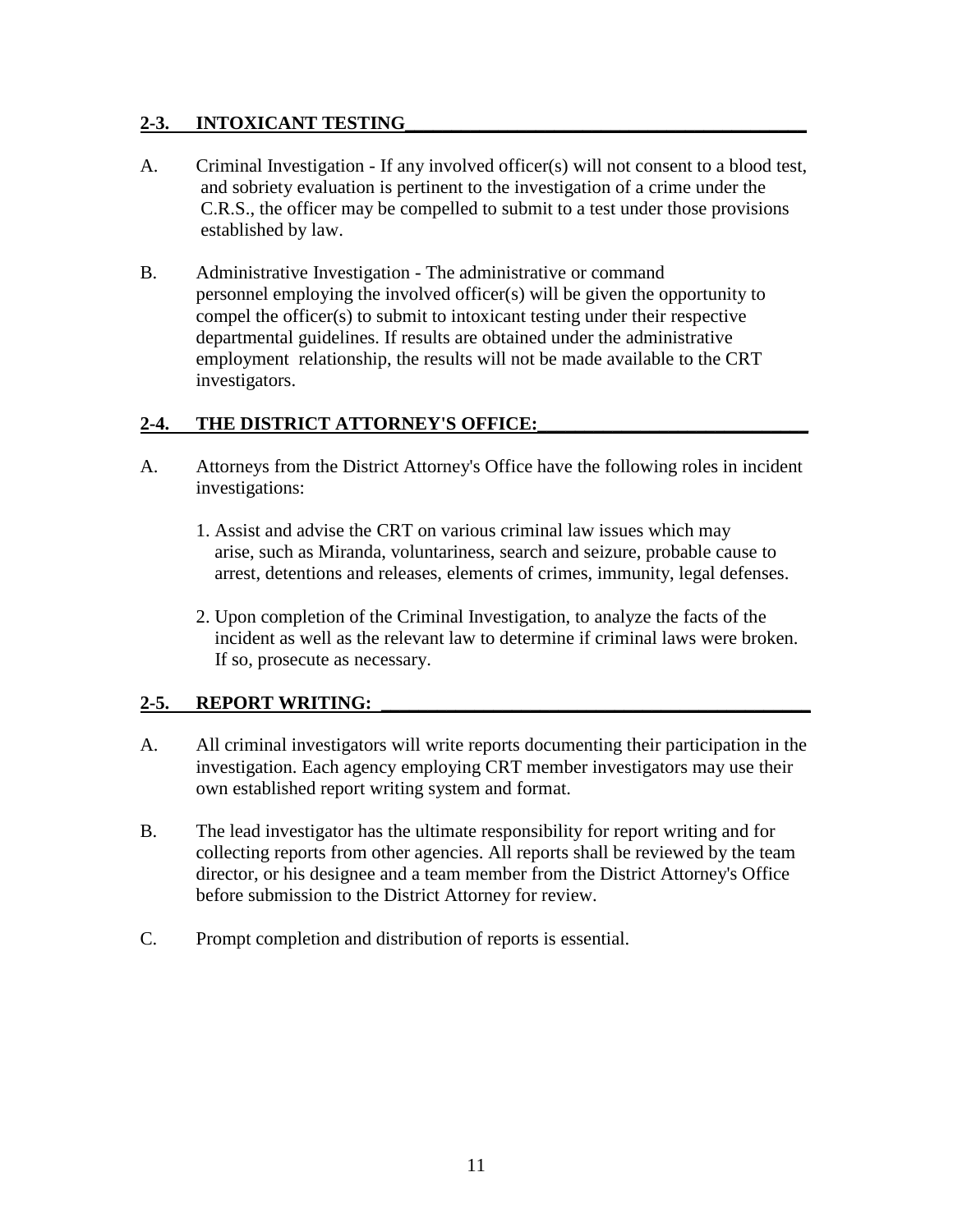# **2-6. EQUIPMENT / TESTS / PERSONNEL COSTS\_\_\_\_ \_\_\_\_**

- A. All necessary equipment shall be supplied by the requesting agency. If additional or specialized equipment is needed, the cost of obtaining such equipment shall be the responsibility of the requesting agency, upon the approval of the agency CEO. This does not prohibit any individual team member from bringing along any piece of equipment he/she deems necessary, providing the requesting agency has no objection.
- B. Any specialized tests that may need to be done will be the responsibility of the requesting agency.
- C. All normal personnel costs shall be the responsibility of the agency providing the members to the team, not the requesting agency.
- D. All Team members, while responding to a call out, regardless of jurisdiction, shall be deemed to be on duty and responding to a call of mutual aid.

# **2-7. FORENSIC LABORATORY PERSONNEL\_\_\_\_\_\_\_\_\_\_\_\_\_\_\_\_\_\_\_\_\_\_\_\_\_\_\_\_\_**

- A. In general, the scene or scenes associated with the CRT incident will typically be processed by the CRT forensic laboratory personnel from an agency other than the employing / requesting agency (ies).
- B. Notwithstanding this general protocol, based upon the nature and location of the incident, as well as the availability of laboratory personnel, the team coordinator may utilize laboratory personnel from the employing / requesting agency when appropriate. This decision is to be made by the team coordinator, in consultation with the requesting agency administration, on a case-by-case basis. When laboratory personnel from the employing / requesting agency are utilized to process the scene(s), a separate CRT criminal investigator will work in conjunction with the laboratory personnel to preserve the integrity of the process.
- C. Unless impractical or otherwise directed by the requesting agency CEO, after the collection of evidence by the CRT members, the requesting agency will immediately become responsible for the care, control, custody, and processing of the sealed evidence. Once the evidence is collected and sealed, the requesting agency will become responsible for all of the future handling, testing, transport, storage and care of the collected evidence.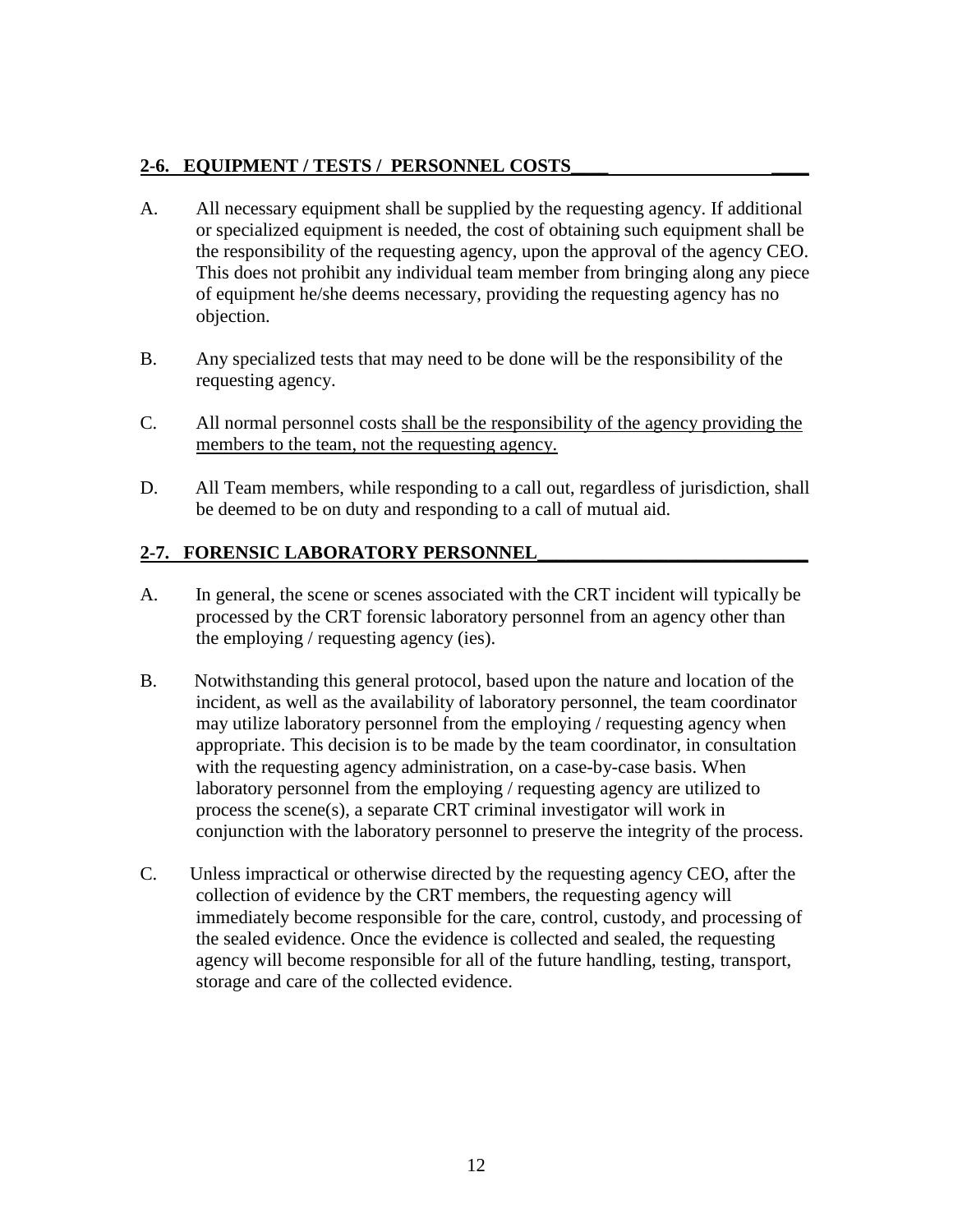### **2-8. AUTOPSY:\_\_ \_\_\_\_\_\_\_\_\_\_\_\_\_\_\_\_\_\_\_\_\_\_\_\_\_\_\_\_\_\_\_\_\_\_\_\_\_\_\_\_\_\_\_\_\_\_\_\_\_\_\_\_\_**

- A. At least one member of the Task Force's investigative team will attend the autopsy, as well as a lab representative who will collect any evidence.
- B. The autopsy pathologist will receive a complete briefing prior to the post mortem examination. This briefing, which includes all information known at that time which may be relevant to the cause, manner of death shall be provided.

# **2-9. NEWS AND MEDIA:\_\_\_\_\_\_\_\_\_\_\_\_\_\_\_\_\_\_\_\_\_\_\_\_\_\_\_\_\_\_\_\_\_\_\_\_\_\_\_\_\_\_\_\_\_\_\_**

- A. The venue and/or the employer agency will be responsible for all news media relations.
- B. To maintain the integrity of the investigation, all media releases should be reviewed with the team coordinator, the lead investigator, and the C.E.O. of the venue and/or employer agency.
- C. Coroner's Office Release of information will follow the policy and procedure of the appropriate Coroner's Office, as well as applicable statues in the C.R.S.

# 2-10. ACCESS TO REPORTS AND EVIDENCE:

- A. Material which is created or collected by, or at the request or direction of, CRT criminal investigators (including the criminalistic laboratory) will be made available in a timely manner to those agencies, which have an interest in the investigation, including the Administrative Investigators.
- B. The material will include:
	- 1. Reports, written and collected
	- 2. Access to physical evidence
	- 3. Photograph, diagrams, and video tapes
	- 4. Audio tape recordings.
- C. When the CRT /or District Attorney's Office concludes that the physical evidence collected by the criminal investigators is no longer needed for criminal law purposes, the Employer Agency / requesting agency shall be notified of that decision so it can proceed with the preservation or disposition of the collected evidence consistent with their own guidelines and future needs.